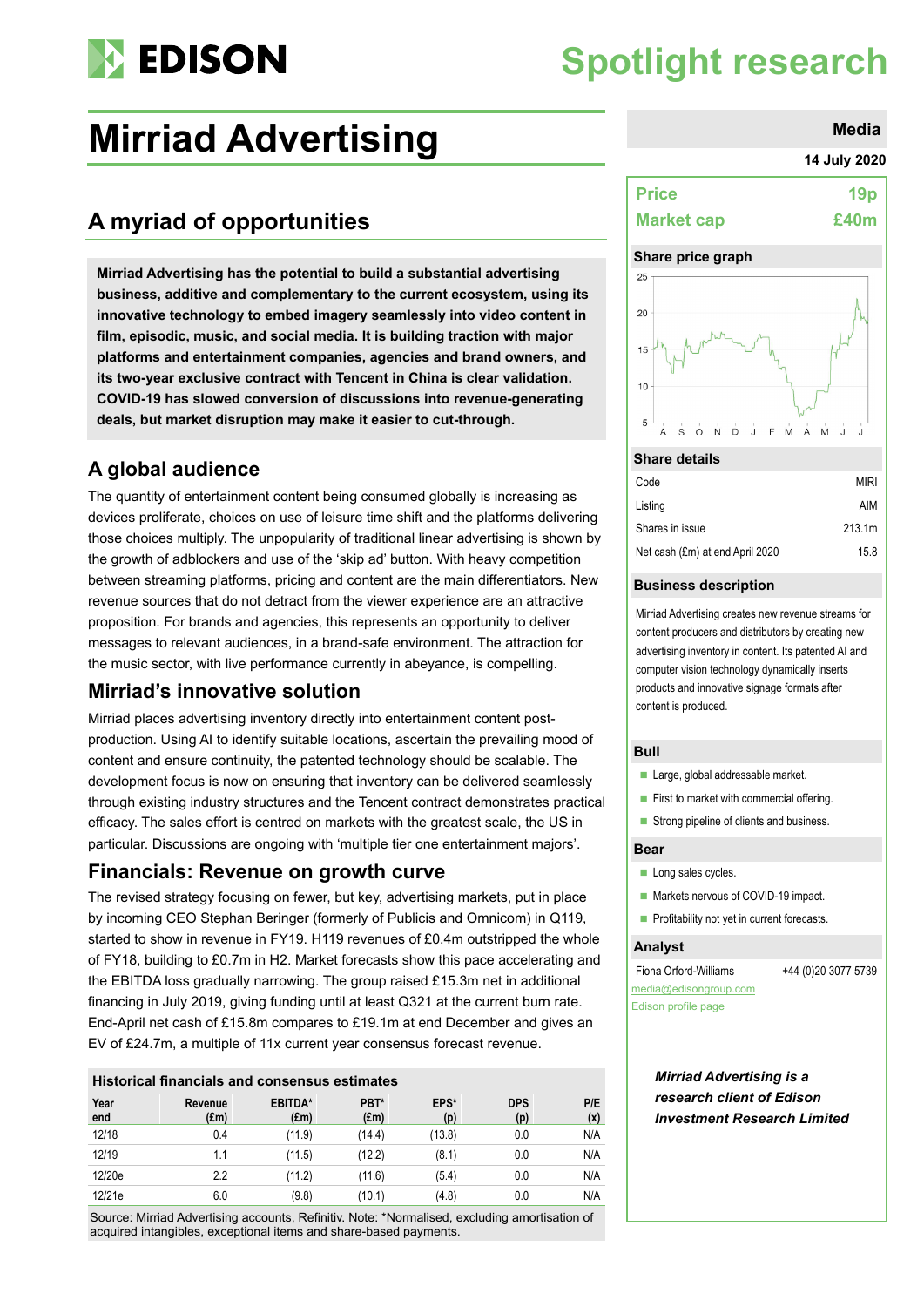

## **Company description: Video-embedded advertising**

Mirriad's technology delivers inventory to brand owners and advertisers that was previously not available and is additive and complementary to their existing channels. Third-party research commissioned by the group from media intelligence firm Kantar Group has demonstrated very encouraging uplifts in perceived brand value, described below. For content owners, it offers a potentially substantial new revenue stream in a format more acceptable to consumers than traditional ad breaks.

### **Technology: Patented, innovative approach powered by AI**

The five stages of the process are outlined below.







### **Market seeking a more sophisticated approach**

The company's core IP lies in its ability to identify appropriate locations for product placement or brand advertising to be inserted into content post-production. This approach has considerable advantages over linear advertising and traditional product placement:

- The message does not interrupt the content consumption. The traditional ad break is at best tolerated by viewers and ad-supported OTT platforms are at the limit of the number of advertising seconds per hour that will be tolerated by viewers. Pre- and mid-roll advertising online is disruptive, unpopular and often of poor quality. Adblockers and the 'skip-ad' button are both heavily used. Statista reports that in 2019, 25.8% of internet users in the US were employing adblockers on their connected devices.
- Being able to insert product and signage post-production, rather than during the shoot, removes the long lead-times (which could be as long as two years) prevalent for traditional product placement.
- Products and brand messaging is clearly in shot, so there ought to be no issues with viewability.
- **There is significant reduction in potential for breaches of brand safety, as the nature of the** content is a known factor, meaning that the context is controlled.
- For online advertising, increased concerns over the competing requirements of data privacy and ad targeting can be addressed by moving back up a level to be based on the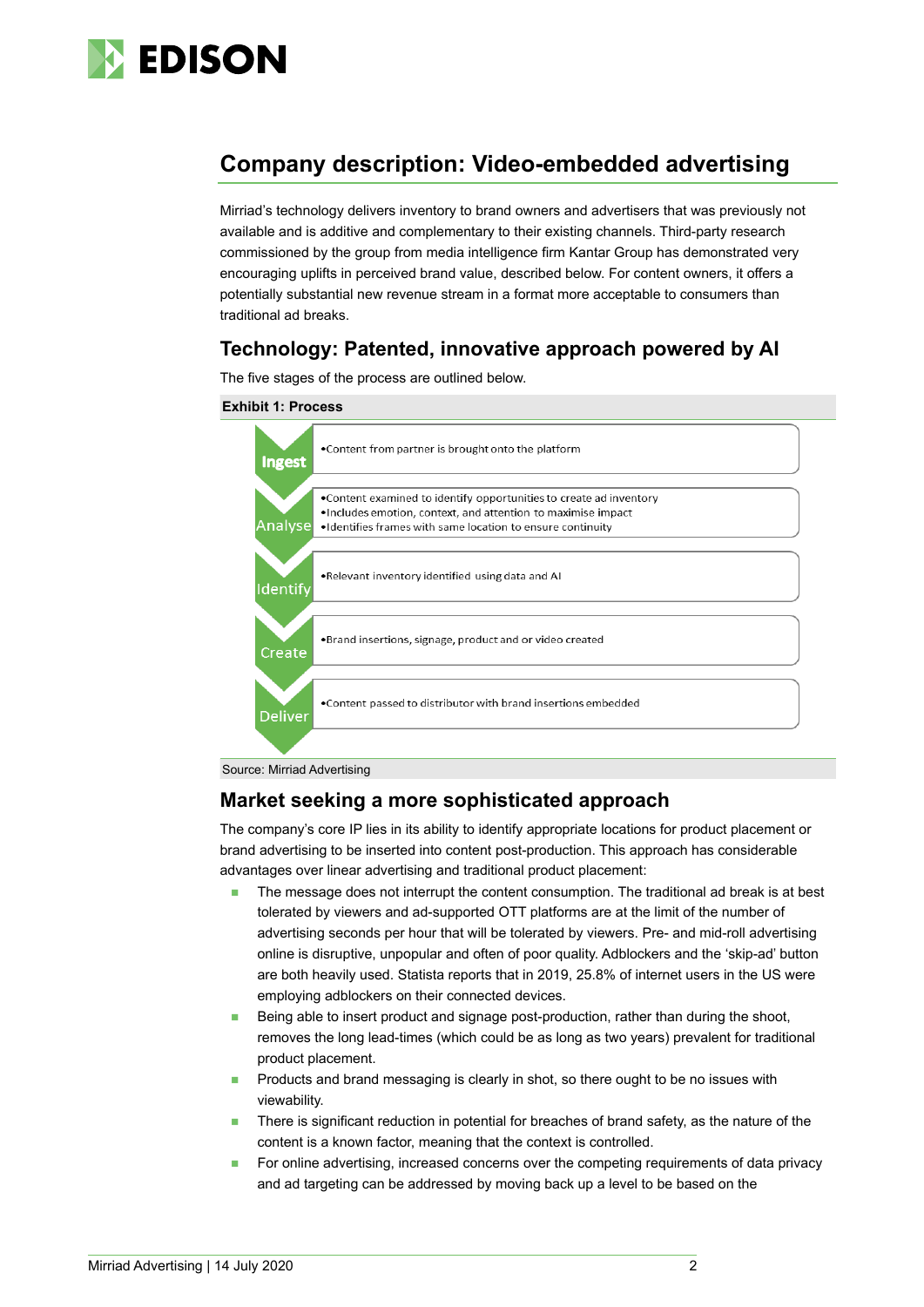

demographics of the target audience of the content. However, from February 2020, Google extended its restrictions on real-time bidding to exclude contextual content categories in the bid requests sent to buyers participating in auctions, prompting a more sophisticated approach.

- Independent research commissioned by Mirriad from Kantar Group has shown substantial comparative improvement in brand recognition and brand consideration, with the placements regarded as 'authentic' within its context. It can also be used to reinforce campaigns run in more traditional formats.
- Existing content partnerships are shown below, alongside some brands that have used Mirriad's ad format. The group now has concrete examples to demonstrate the effectiveness of campaigns from work aired, including one for a major global food and beverage brand. Research conducted across multiple cases has now shown double digit uplifts in marketing KPIs, with some cases showing that consumption frequency and/or spend can almost double.

| <b>Exhibit 2: Selection of content and brand relationships</b> |  |  |  |
|----------------------------------------------------------------|--|--|--|
|----------------------------------------------------------------|--|--|--|

| <b>Content partners</b> | <b>Brands</b>     |                  |
|-------------------------|-------------------|------------------|
| 20th TV                 | Corona            | Knorr            |
| Condé Nast              | Danone            | LG               |
| France TV               | Dove              | Nissan           |
| M6                      | Fitbit            | P&G              |
| MyTV Super              | Ford              | Pepsi            |
| <b>RTL</b>              | Freshpet          | Samsung          |
| Tastemade               | Geico             | <b>SEAT</b>      |
| Tencent                 | HP                | Sherwin-Williams |
| TF <sub>1</sub>         | Ikea              | T-Mobile         |
| Univision               | Intel             | Unilever         |
|                         | Johnson & Johnson |                  |

Source: Mirriad Advertising

 Mirriad's approach has been to build scale. Over the last year, management reports that the group has established relationships with all top five global advertising agencies, over 50% of the top 100 global advertisers and 80% of the leading global entertainment companies.

### **Tencent partnership**

A two-year exclusive platform partnership agreement was signed with Tencent in China, taking effect in July 2019. This provides for a minimum number of advertising seconds to be delivered by Mirriad to Tencent to then be sold on by Tencent, with an inbuilt minimum guarantee at a fixed fee. By the end of December, Mirriad had delivered 47% of the contracted advertising seconds, so were at that stage well on target, allowing for a ramp up. Early validation was gained with a campaign for C-Trip, where campaign research found that purchase consideration by viewers lifted from 41% to 51%.

### **Suite of patents in place**

Mirriad has sought to protect its IP at all stages and now has 29 patents and patents pending across the USA, Europe and Asia. These include protection on dynamic emotional targeting (see below). The 19 patents in place globally cover:

- Continuity in identifying and embedding brands across scenes this ensures that ad insertions do not disappear or have any continuity issues.
- Online catalogues for scene selections, which gives exposure to advertisers and agencies to scenes for ad insertions.
- Generate embedding instructions, which allows automation of the ad insertion process.
- Dynamic segment insertion, which allows for dynamic selection of branded segments per viewer, key for addressable solutions.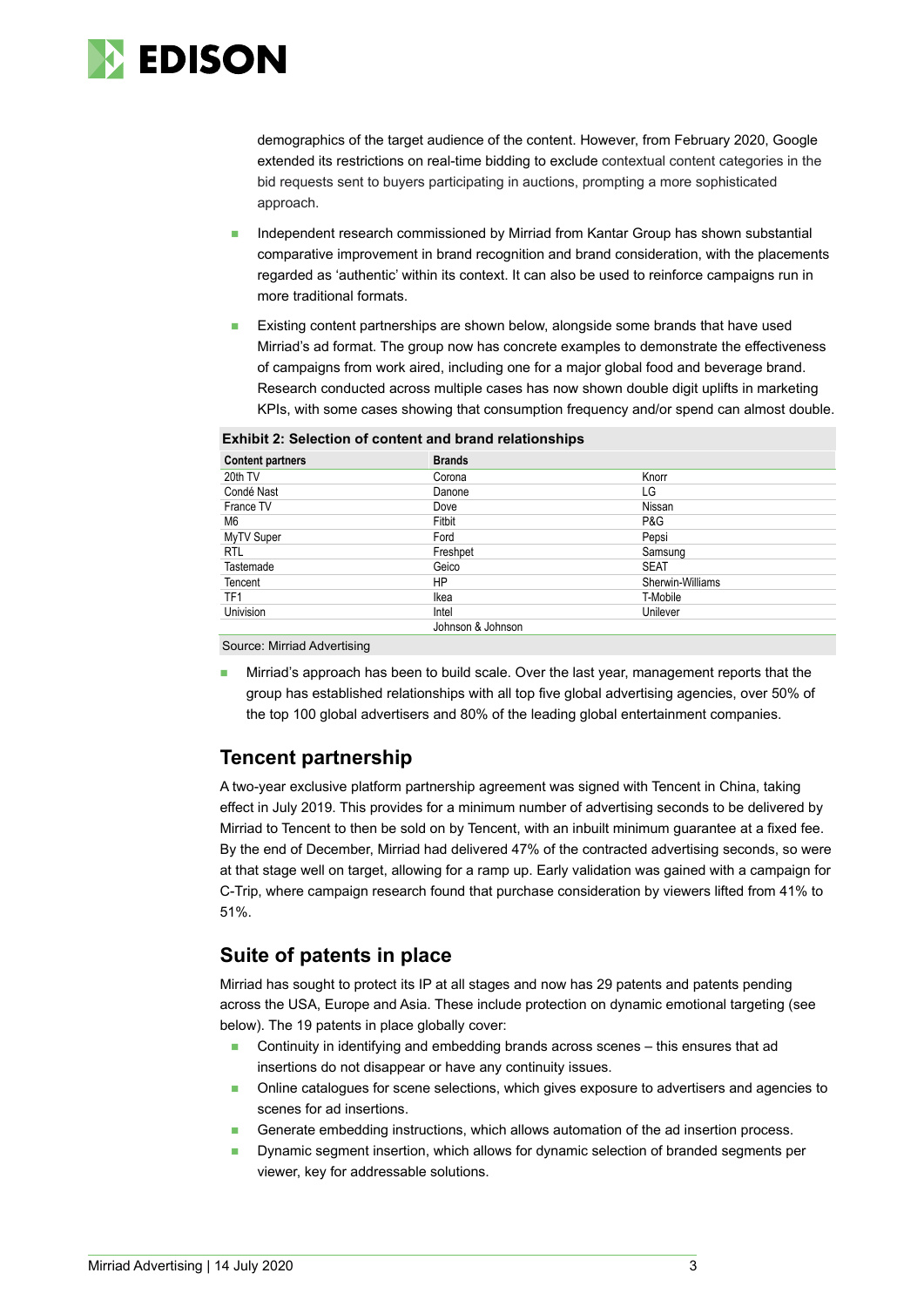

 Content valuation, which allows the platform to forecast the value of unseen content, a prerequisite for inventory planning, selling and buying.

**Exhibit 3: Excerpts of conversations with operational management**



Source: Edison Investment Research

### **Amplification through use of emotional context**

The technology is being developed beyond identifying suitable locations within content to a more sophisticated model that also identifies the emotional context. The principle of prevalent emotions influencing reactions to advertising is long and well established. However, further independent research commissioned by Mirriad indicates that the correlation of perception of brand value ("How much would you be willing to pay for…?") is more significant for emotional intensity than it is for simple 'positive' emotions or 'negative' emotions.



**Exhibit 4: Emotional intensity enhancement**

Source: Mirriad Advertising, Edison Investment Research

Mirriad has showcased enhancements to its existing analytical tools that enable it to make datadriven judgements on the prevailing emotions shown in visual content. Getting this right – and automated – could lead to far greater usage of embedded advertising.

### **Competitive position of technology**

There are other embedded content offerings in the market and being developed, but none are yet at or near the level of technical achievement or commercialisation achieved by Mirriad, which is running campaigns with credible content and brand partners.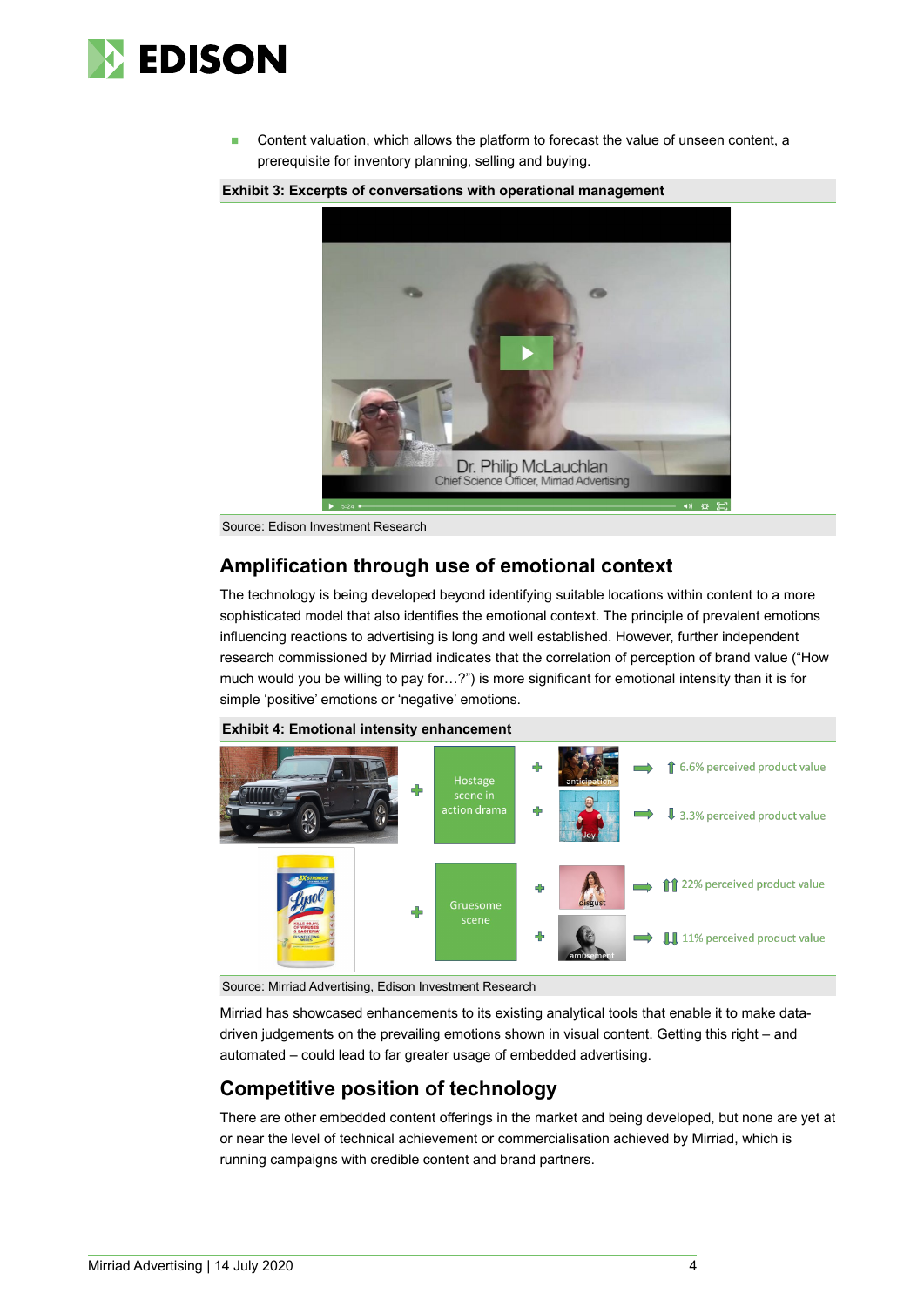

| <b>EXNIBIT 5: COMPETITIVE LECTINOIOGIES/ COMPANIES</b> |         |                      |                    |                                                                     |  |  |
|--------------------------------------------------------|---------|----------------------|--------------------|---------------------------------------------------------------------|--|--|
|                                                        | Founded | Fund-raising to date | Ownership          | <b>Notes</b>                                                        |  |  |
| Ryff                                                   | 2018    | \$5m                 | VC backed, private | Virtual computer-generated product placement                        |  |  |
| Triplelift                                             | 2019    | \$16.6m              | Private            | Bulk of revenue from in-feed native advertising                     |  |  |
| <b>Branded Entertainment Network</b>                   | 2016    |                      |                    | Spun out from Corbis, well established brand integration specialist |  |  |
| <b>Bidstack</b>                                        | 2018    | f14m                 | AIM auoted         | Native in-game advertising. Market cap £18m                         |  |  |
|                                                        |         |                      |                    |                                                                     |  |  |

### **Exhibit 5: Competitive technologies/ companies**

Source: Edison Investment Research

Ryff is at an earlier stage of corporate development, while Triplelift primarily works in native advertising, placing in stream advertising, which may be in the form of video. It has been developing a platform for product and brand placement for over-the-top/streaming content providers which is currently reported to be in beta-testing.

Branded Entertainment Network is an important player in the traditional product placement and influencer markets, increasingly using technology to identify suitable opportunities. Bidstack is focused solely on providing native in-game advertising to the global video games industry.

## **Disrupted market needs new monetisation models**

Patterns of content consumption globally have shifted rapidly over the past decade, with the growth and proliferation of the streaming platforms. This has been partially at the expense of terrestrial broadcasters and the cable companies in the US, but also represents growth in the overall market. Zenith Optimedia estimates that the time spent watching online video globally has grown at a CAGR of 32% from 2013 and 2018 and that individuals watch an average of 84 minutes a day.

New platforms continue to be launched, with the global roll-out of lockdowns in the face of the spread of COVID-19 likely to have increased further the number of visits per month after the time frame illustrated in Exhibit 6 below. These names have since been joined by HBO Max, which launched in late May 2020, with Peacock (NBC/Comcast) slated for July 2020.

The subscriptions are not exclusive, with households typically stacking two or three streaming providers to cater for different tastes and requirements. However, the number of subscriptions is limited by household budgets and competitive pricing is crucial. The other differentiator is content. With new streamers such as Disney pulling their content from other platforms in order to drive traffic to their own, and the cost of producing original content very high (with additional marketing costs to aid discoverability), novel monetisation techniques should have good resonance.



#### **Exhibit 6: Recent traffic to global streaming platforms**

#### Source: Statista

For advertising supported video on demand (AVOD) and for advertising-funded linear TV and video, there are limits to how much advertising per hour of content will be tolerated by the viewer.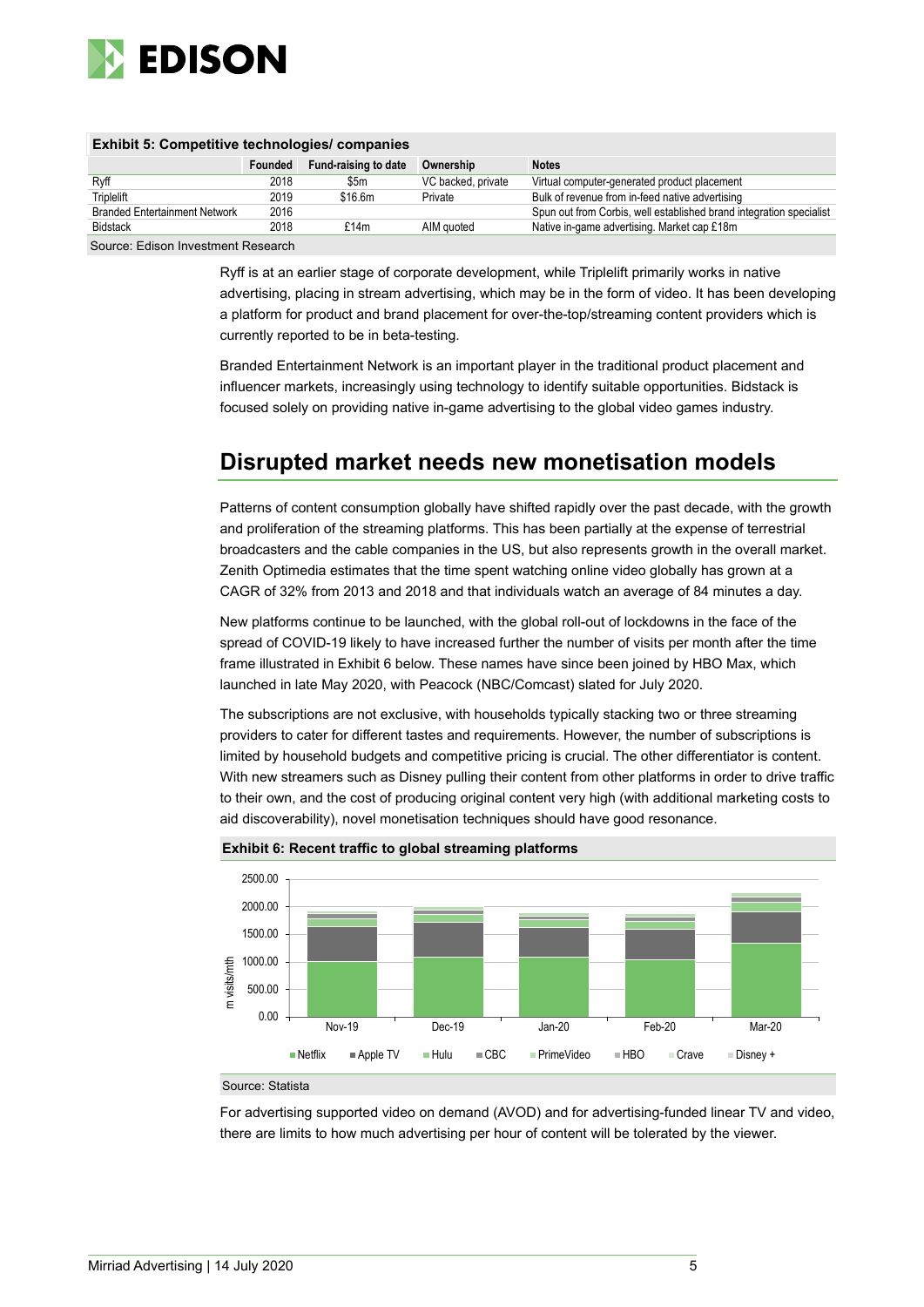

## **Refocused strategy**

### **Management with client and agency credibility**

Stephan Beringer, CEO, joined the company in October 2018 from Publicis, where he had held a series of key roles, including president of data, technology and innovation and CEO of Vivaki, its programmatic buying offering. Stephan was previously chief growth and strategy officer for the digital technologies arm of Publicis. He therefore brought with him a deep understanding of the industry structure and relationships. Mirriad at that stage was pursuing a global sales approach, which resulted in business that did not necessarily scale and that was not inherently profitable. Stephan carried out a review of the business and chose to focus on fewer, but key, markets, namely the US, the UK, China, Germany and France.

The CEO, chairman and Bob Head, a non-executive director, all have options that trigger at various share price levels, starting at 30p, then 45p, 60p etc up to 120p. These total 5.5m, 1.35m and 0.4m respectively.

#### **Moving beyond the repeat trial**

To build genuine traction in the market, it is necessary to persuade all the relevant parties to specify embedded in-video as part of the campaign package. As well as having partnerships with the platforms, therefore, it is also important that Mirriad has the necessary relationships with the brand owners and with the agencies that buy media on their behalf. The contractual relationships vest with the content owner or distributor, but there needs to be a 'pull' element from their customer as well as the 'push' element.

### **Next steps**

The broadcast and video entertainment markets are a significant target themselves; management estimates this aspect of the advertising market for 2018 was \$133bn globally. However, there are other attractive markets in which this technology could prosper. These are summarised in the exhibit below.

The music video market could be particularly fertile territory in the current market conditions. Artist revenues from streaming are notoriously parsimonious and most of music artists' income stream is made from touring, merchandising and licensing. With concerts and tours effectively off the agenda, artists' incomes are under great pressure and artists and their management should be more open to new means of monetisation, particularly where they are able to control the brand partners. The band Kodaline has already incorporated Mirriad's technology in its lockdown [video](https://www.youtube.com/watch?v=dYOwych1rWE) promoting Unicef. This is part of a new, larger collaboration between Mirriad and record label B-Unique.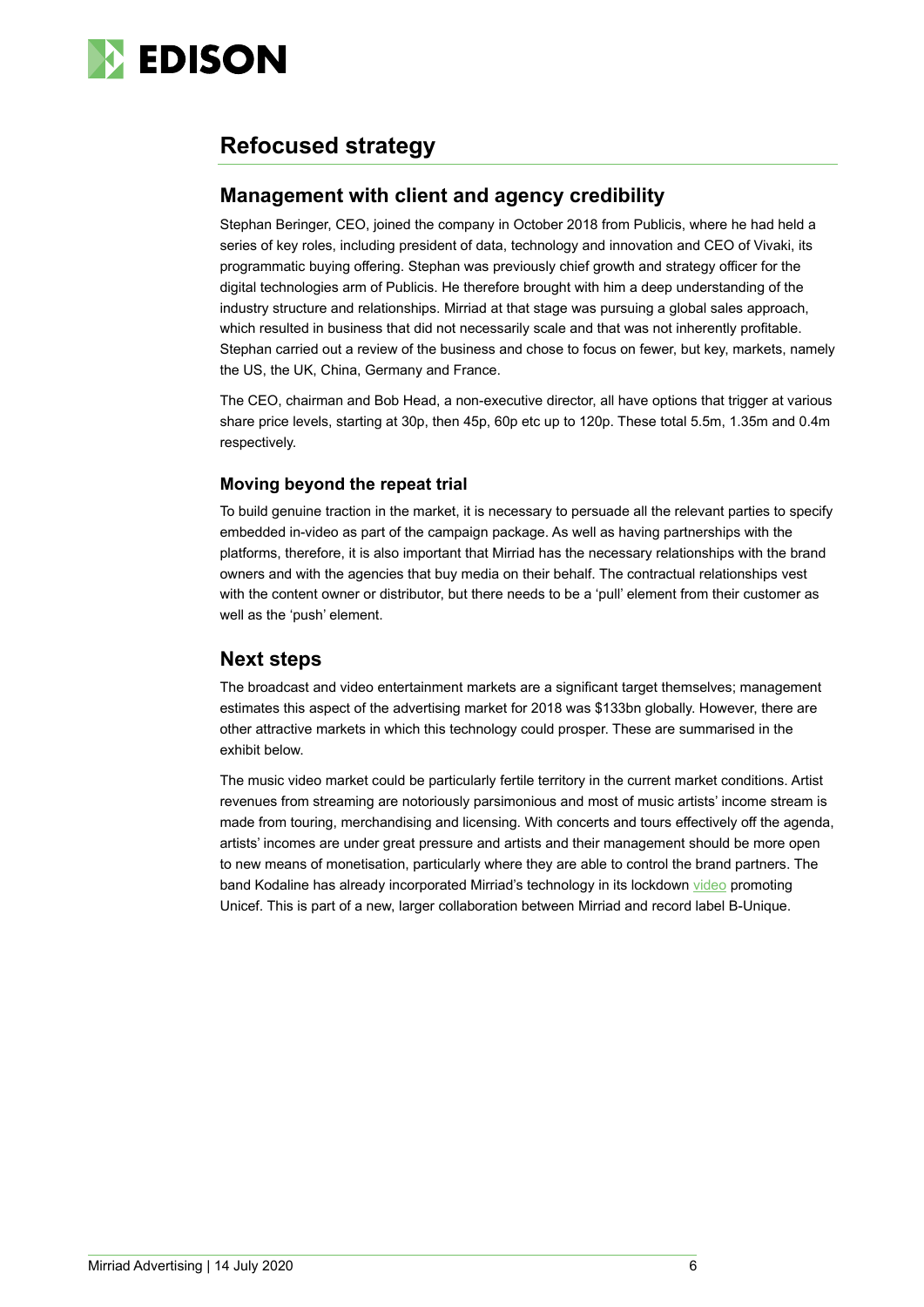





Source: Mirriad Advertising, Edison Investment Research

Live events are a particularly interesting proposition, particularly if ad insertion can be combined with versioning for different audiences within the short available latency.

### **Sensitivities**

- **New business:** The key sensitivity is over contract and new business wins. The scale of potential revenues mean that small numbers of additional clients could be truly transformational to the group's financial outlook.
- **Lack of adoption:** Even when contracts with content producers and distributors are in place, a lack of take-up by agencies and advertisers could compromise the ability of the group to establish its methodology within the ecosystem. Mirriad does not generally 'own' the clients' customers, except in the case of music videos.
- **New applications:** Management is looking beyond the film and TV sector to other areas in which the technology can be applied, such as music, influencer marketing and games. Success in penetrating these markets is not built into market forecasts.
- **Technology:** While the tech stack has been developed over several years and is protected by a suite of patents, there may be hurdles in terms of further automation. With production centred in India, there is a possible risk of dislocation or business interruption.
- **Competitive position:** As described above, the technology has a good degree of patent protection and alternatives appear to be at an earlier phase of technological and commercial development.
- **Financing:** A successful round of financing completed in July 2019 has provided sufficient funding to last into Q321 or Q421 at current rates of cash burn. Edison's assumption is that at least one further round of funding is likely to be needed to get the group into profitability.
- **Staff and key employee risk:** The CEO has strong relationships in the industry, key to obtaining the trust of potential clients and users. To reflect this, he is highly incentivised through up to 5.5m options, triggering at share price levels from 30p through to 120p. The knowledge and experience within the tech team may also be difficult to replicate, given that this is a relatively new field.
- **Requiatory risk:** Regulatory authorities may see it appropriate to place limits or warnings on content with embedded advertisements, in a similar way that influencers must now make it clear when their promotional activities are sponsored in various territories.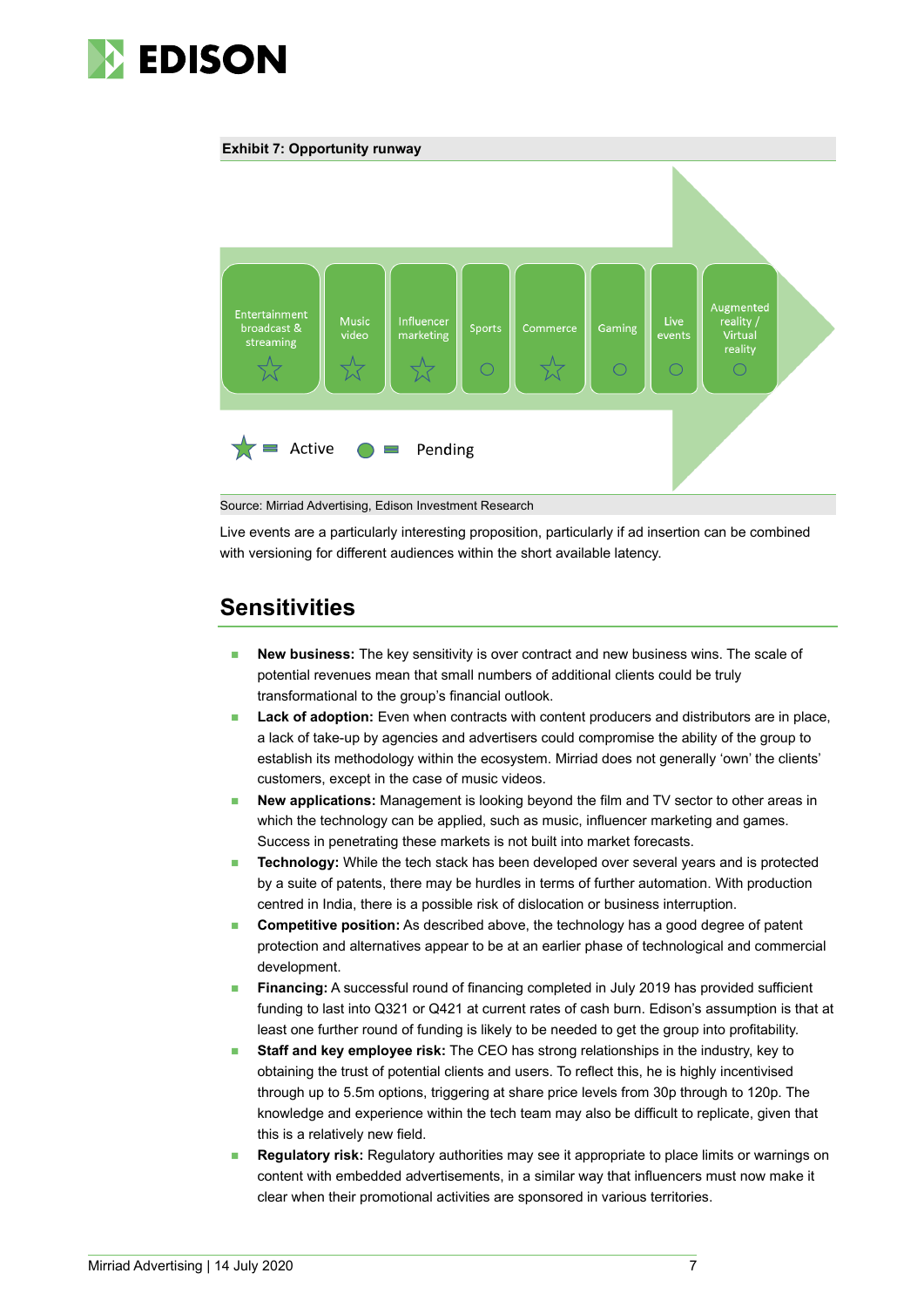

### **Financials**

### **Revenue models**

The group is at an early stage of its commercialisation and revenues are currently small, but with the potential for rapid growth, as outlined below.

Following the appointment of Stephan Beringer as CEO in late 2018, a change was implemented in how Mirriad approached its markets, which had previously been to look to sell as broadly as possible, on a project basis. The new strategy was (and is) to focus on the largest advertising markets: the US; China; the UK; France; and Germany. Revenue for FY18 was down on the prior year, with substantially lower revenues generated in China and in India. Gains in the US were offset by reductions in the UK.

As the new strategy started to take hold, H119 revenues at £429k were greater than those achieved for the whole of FY18. The new contract with Tencent (signed in June 2019 but running from April 2019 to March 2021) immediately benefited the top line. It carries a fixed monthly fee, with minimum guarantees based on volume and runs for 24 months on an exclusive basis. Looking at the H219 revenues for China, the uplift over H1 was £240k, which implies that the value of the contract on an annualised basis is between £0.5m and £1.0m. There is potential for considerable incremental growth as the methodology proves its worth and gains traction in the market.

While it would be to Mirriad's advantage to negotiate similar revenue models with other clients, most of its existing contracts are on a straight revenue share model. We believe the share of advertising revenue under these to be around 20%.





Source: Mirriad Advertising

In this model, the content producer (or distributor) charges the advertiser (or agency), and a percentage of this fee is then paid across to Mirriad. Mirriad's customer is therefore the content provider, rather than the ad agency. However, it is crucial to build and maintain strong relationships with the agencies and the brand owners in order for campaigns to include this new channel in the mix and be greenlit.

Management has said that it is currently in discussions with multiple entertainment majors to incorporate Mirriad's advertising solution into their content (ie to ingest and appraise the agreed content and suggest inventory which can then be sold). A positive outcome of any of these negotiations could lead to a substantial uplift in revenues, which could be of the order of \$1m+ for each agreement.

The group is also looking to build its revenues in other forms of online content where the market and mechanisms for selling ad inventory are less sophisticated, such as music videos, games and influencer marketing. These areas would give Mirriad the opportunity for direct sales of inventory to agencies, with an obvious benefit to achievable margin.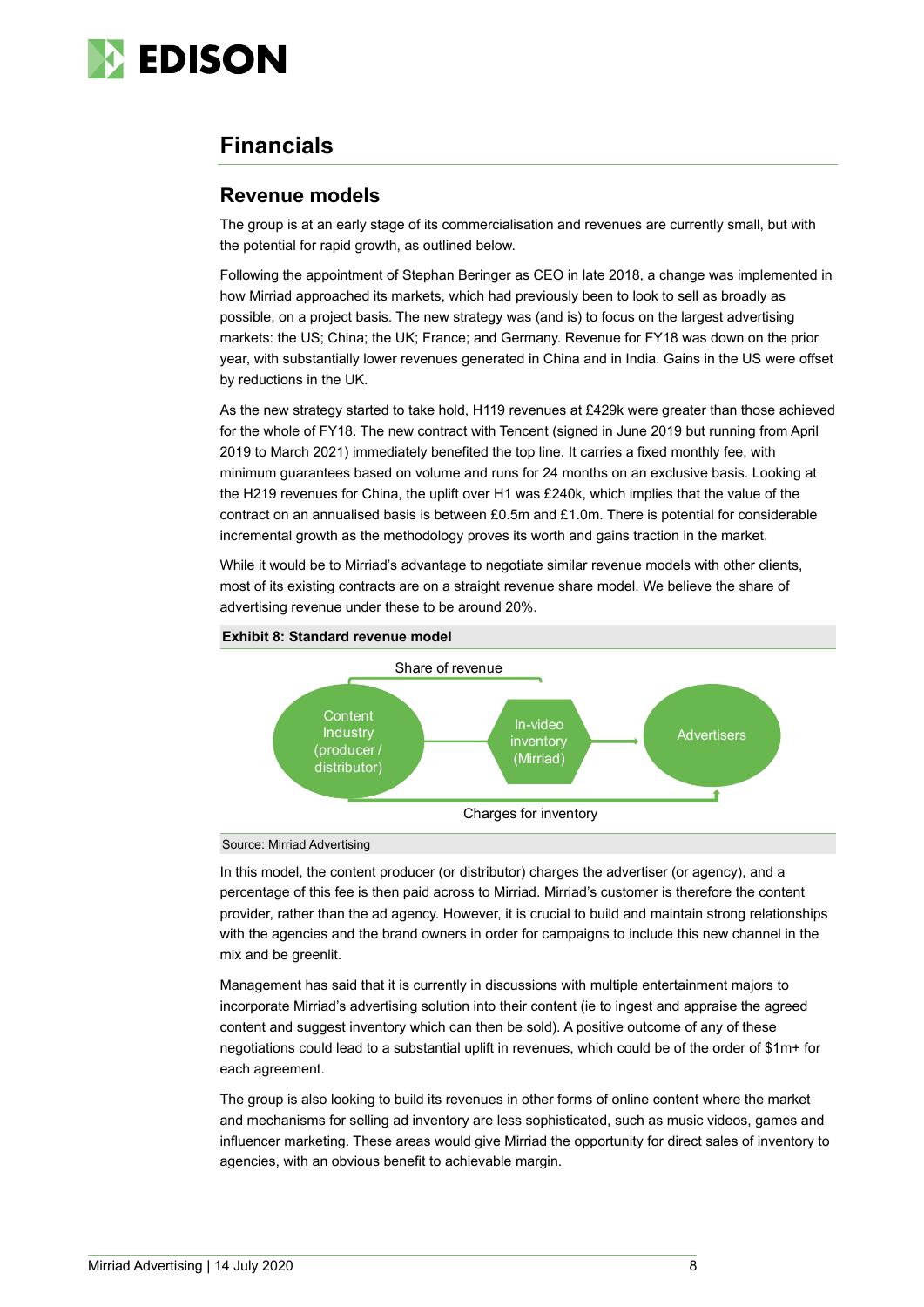

Given the current revenue inflection point, forecasting is particularly subjective, and Edison is not preparing forecasts at this time. While there is no formal guidance, market forecasts of a doubling of revenue in FY20 looks very achievable, despite the COVID-19 impact on the market. A summary of consensus financial estimates is shown below.

|                      | <b>FY19</b> | FY20e  | FY21e  | FY22e |
|----------------------|-------------|--------|--------|-------|
| Revenue (£m)         | 1.1         | 2.2    | 6.0    | 11.0  |
| Adjusted EBITDA (£m) | (11.5)      | (11.2) | (9.8)  | (6.8) |
| Adjusted PBT (£m)    | (12.2)      | (11.6) | (10.1) | (7.1) |
| Adjusted EPS (p)     | (8.1)       | (5.4)  | (4.8)  | (3.3) |
| Source: Refinitiv    |             |        |        |       |

### **Costs under control**

The largest element of cost is staff. The group currently employs just under 100 people, with technology and R&D based in the UK (30 people in FY19), and production based in India (37 people in FY19), with offices in London, New York, Shanghai and Mumbai. Operating costs for FY19 were down on the prior year, but this partly reflects a lower amortisation charge after the internally generated software development costs were written off in the prior year. Employee costs were up 18% on average headcount down 6% at 95 people, reflecting a change in mix. General and administration costs were down 23% on the prior year at £4.4m.

As the degree of automation in the processes increases, personnel costs will decrease as a proportion and become a semi-fixed cost, building in operational gearing. However, there may need to be a greater emphasis on client account management. The market forecasts indicate a gradual reduction in the operating and pre-tax loss, but profitability is not yet in the forecast horizon. Should current discussions with potential content partners come to fruition, however, this timescale could shorten considerably.

### **Balance sheet strengthened by placing**

Mirriad has raised additional funds at regular intervals to support its development, including £25.0m net at its listing in 2017. In FY15–19, it raised a total of £63.8m net from the issue of shares. The latest fund raise was a placing and open offer in July 2019 at 15p, which generated £15.3m net (£16.2m gross).

As at end FY19, Mirriad had cash of £19.1m on its balance sheet, with lease-related debt only (following the adoption of IFRS 16) of £0.8m. At 30 April 2020, this figure had gone down to £15.8m.

### **Sufficient funding until at least Q321**

The current rate of the group's cash burn is under £1m per month (average of £825k over the first four months of FY20). If it were to continue at this rate, then existing cash resources would support the group until Q421, so we would assume that there would be a further fund raise at some point in FY21 to support further growth and move towards achieving profitability. Investors may at this point need to see some positive revenue progression, with the company delivering on growth.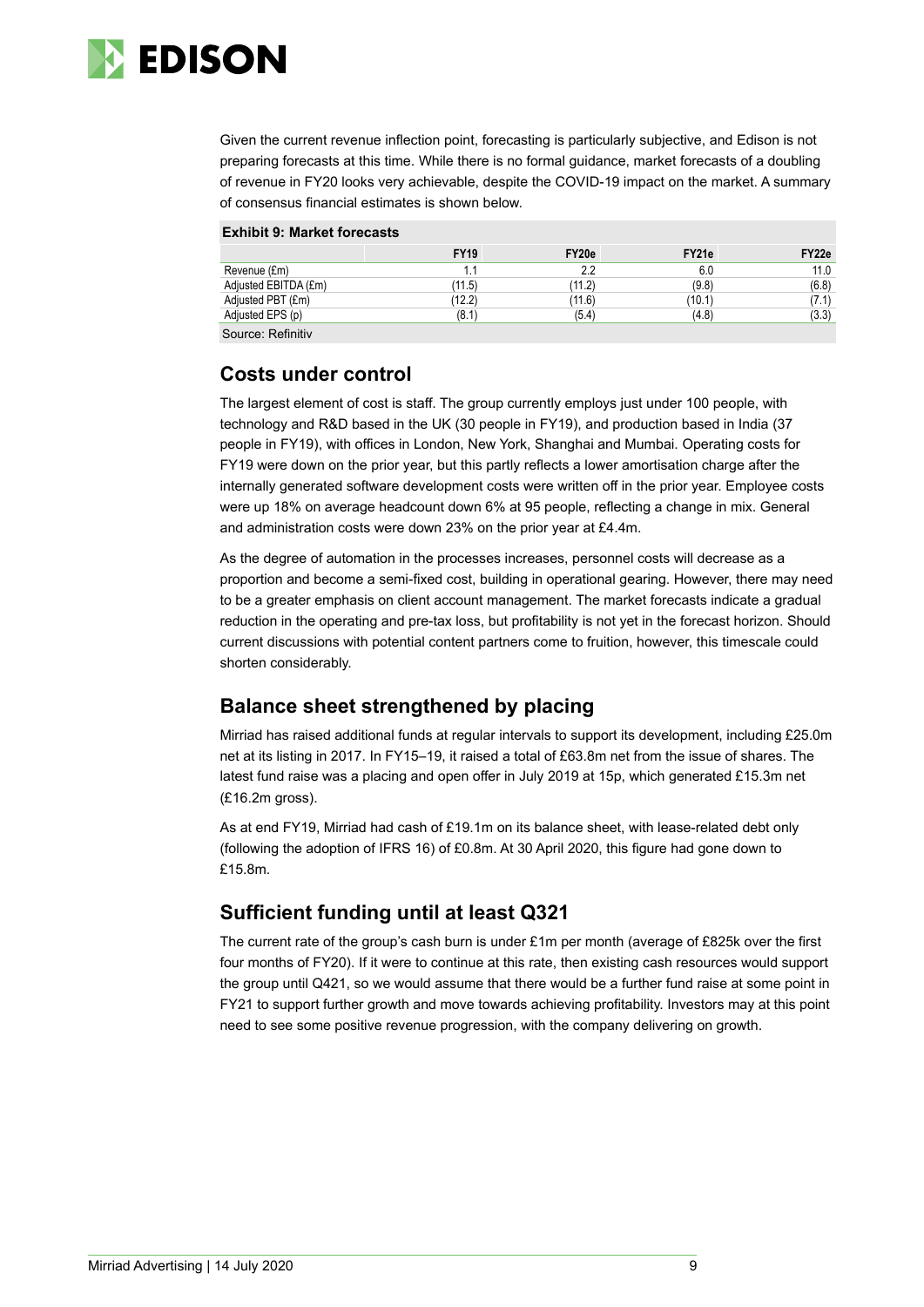

### **Exhibit 10: Financial summary**

|                                                                         | 2017<br>£'000s               | 2018                     | 2019                   |
|-------------------------------------------------------------------------|------------------------------|--------------------------|------------------------|
| Year end 31 December                                                    | <b>IFRS</b>                  | <b>IFRS</b>              | <b>IFRS</b>            |
| <b>INCOME STATEMENT</b>                                                 |                              |                          |                        |
| Revenue                                                                 | 874                          | 416                      | 1,140                  |
| Cost of Sales<br><b>Gross Profit</b>                                    | (181)<br>694                 | (144)<br>272             | (178)<br>961           |
| <b>EBITDA</b>                                                           | (10, 359)                    | (11, 931)                | (11, 505)              |
| Normalised operating profit                                             | (11, 272)                    | (14, 429)                | (12, 174)              |
| Amortisation of acquired intangibles                                    | 0                            | 0                        | 0                      |
| Exceptionals                                                            | $\mathbf{0}$                 | $\mathbf{0}$             | 0                      |
| Share-based payments                                                    | (1,675)                      | (176)                    | (360)                  |
| Reported operating profit                                               | (12, 947)                    | (14, 605)                | (12, 534)              |
| Net Interest                                                            |                              | 58                       | 23                     |
| Joint ventures & associates (post tax)<br>Exceptionals                  | $\mathbf{0}$<br>$\mathbf{0}$ | $\mathbf{0}$<br>$\Omega$ | 0<br>0                 |
| Profit Before Tax (norm)                                                | (11, 271)                    | (14, 371)                | (12, 151)              |
| Profit Before Tax (reported)                                            | (12, 947)                    | (14, 547)                | (12, 511)              |
| Reported tax                                                            | 209                          | 42                       | 56                     |
| Profit After Tax (norm)                                                 | (11,089)                     | (14, 329)                | (12,095)               |
| Profit After Tax (reported)                                             | (12, 738)                    | (14, 505)                | (12, 455)              |
| Minority interests                                                      | 0                            | 0                        | 0                      |
| Discontinued operations                                                 | 0                            | $\mathbf{0}$             | 0                      |
| Net income (normalised)                                                 | (11,089)<br>(12, 738)        | (14, 329)<br>(14, 505)   | (12,095)<br>(12, 455)  |
| Net income (reported)<br>Basic average number of shares outstanding (m) | 58.0                         | 104.1                    | 150.2                  |
| EPS - basic normalised (p)                                              | (19.11)                      | (13.76)                  | (8.05)                 |
| EPS - diluted normalised (p)                                            | (19.11)                      | (13.76)                  | (8.05)                 |
| EPS - basic reported (p)                                                | (21.95)                      | (13.93)                  | (8.29)                 |
| Dividend (p)                                                            | 0.00                         | 0.00                     | 0.00                   |
| Revenue growth (%)                                                      | ä,                           | (52.4)                   | 174.0                  |
| Gross Margin (%)                                                        | 79.3                         | 65.5                     | 84.4                   |
| EBITDA Margin (%)                                                       | $-1185.0$                    | $-2868.7$                | $-1009.7$              |
| Normalised Operating Margin                                             | $-1289.4$                    | $-3469.4$                | $-1068.3$              |
| <b>BALANCE SHEET</b>                                                    |                              |                          |                        |
| <b>Fixed Assets</b>                                                     | 2,280                        | 770                      | 1,125                  |
| Intangible Assets<br><b>Tangible Assets</b>                             | 1,641                        | 170<br>414               | 0                      |
| Trade & other receivables                                               | 426<br>213                   | 186                      | 913<br>212             |
| <b>Current Assets</b>                                                   | 27,667                       | 16,466                   | 20,193                 |
| <b>Stocks</b>                                                           | 0                            | 0                        | 0                      |
| Debtors                                                                 | 1,074                        | 974                      | 1,025                  |
| Cash & cash equivalents                                                 | 26,384                       | 15,204                   | 19,092                 |
| Other                                                                   | 209                          | 288                      | 77                     |
| <b>Current Liabilities</b>                                              | (2,055)                      | (1,659)                  | (1, 322)               |
| Creditors<br>Tax and social security                                    | (2,055)<br>0                 | (1,622)<br>(37)          | (1, 298)<br>(25)       |
| Short term borrowings                                                   | $\mathbf{0}$                 | 0                        | 0                      |
| Other                                                                   | $\mathbf{0}$                 | 0                        | 0                      |
| Long Term Liabilities                                                   | 0                            |                          | 0                      |
| Long term borrowings                                                    | 0                            | 0                        | 0                      |
| Other long term liabilities                                             | $\mathbf{0}$                 | $\mathbf{0}$             | 0                      |
| <b>Net Assets</b>                                                       | 27,892                       | 15,577                   | 19,996                 |
| Minority interests                                                      | 0<br>27,892                  | 0                        | $\mathbf{0}$<br>19,996 |
| Shareholders' equity<br><b>CASH FLOW</b>                                |                              | 15,577                   |                        |
| Op Cash Flow before WC and tax                                          | (10, 359)                    | (11, 931)                | (11, 505)              |
| Working capital                                                         | 980                          | (332)                    | (237)                  |
| Exceptional & other                                                     | 0                            | 0                        | $\Omega$               |
| Tax                                                                     | 184                          | (7)                      | 248                    |
| Net operating cash flow                                                 | (9, 195)                     | (12, 269)                | (11, 494)              |
| Capex                                                                   | (1,309)                      | (1,016)                  | (62)                   |
| Acquisitions/disposals<br>Net interest                                  | 3<br>1                       | 0<br>58                  | $\mathbf{0}$<br>23     |
| Equity financing                                                        | 25,069                       | 1,926                    | 15,290                 |
| <b>Dividends</b>                                                        | 0                            | 0                        | 0                      |
| Other                                                                   | (202)                        | (169)                    | (389)                  |
| <b>Net Cash Flow</b>                                                    | 14,367                       | (11, 470)                | 3,367                  |
| Opening net debt/(cash)                                                 | (12, 017)                    | (26, 384)                | (15, 204)              |
| <b>FX</b>                                                               | 0                            | 0                        |                        |
| Other non-cash movements                                                | $\mathbf{0}$                 | 290                      | 520                    |
| Closing net debt/(cash)                                                 | (26, 384)                    | (15, 204)                | (19, 092)              |
| Source: Company data                                                    |                              |                          |                        |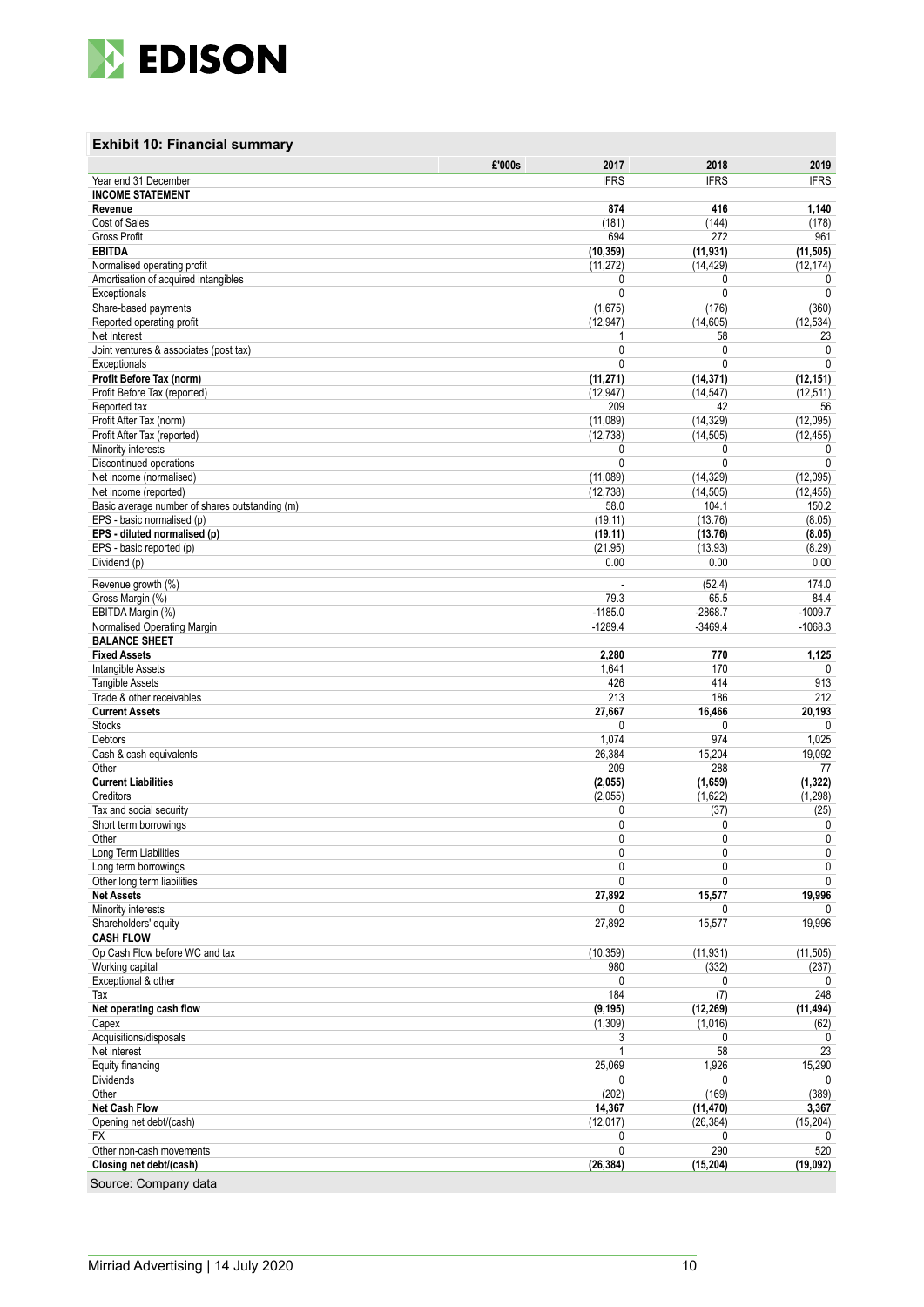

96 Great Suffolk Street London SE1 0BE +44 (0) 207 884 2530 www.mirriad.com



#### **Management team**

#### **Non-executive Chairman: John Pearson CEO: Stephan Beringer**

Former CEO of Virgin Radio and Virgin Radio Intl, John joined the Mirriad Board in 2017 and was appointed Chair in April 2019. He has extensive experience across the advertising, marketing, technology and digital fields and in corporate governance and M&A.

David joined the Board in December 2017 from Mindshare UK, following a career spanning over 15 years at board level in the Technology, Media & Telecoms sector. David held the role of CFO at YouView, the UK connected television platform owned by the UK's major broadcasters, had a senior operational role at Channel 4 and was General Manager at UKTV.

Stephan joined the Board as CEO in September 2018 from Publicis Media, where he held a series of key roles. He was President of data, technology and Innovation and CEO of Vivaki, its programmatic buying offering. Stephan was previously Chief Growth and Strategy Officer for the digital technologies arm of Publicis.

#### **CFO: David Dorans CTO: Niteen Crawford-Prajapati**

Niteen joined Mirriad in April 2019 and is responsible for the technology vision and for accelerating Mirriad's core technology development as well as the strategy for integrations with global broadcasters and the digital video ecosystem. With over ten years of experience in the digital media and technology space, he joined following a spell as Chief Architect at the European Broadcast Exchange, where he designed, and built the EBX technology offering from the ground up. Prior to EBX he spearheaded AppNexus and FreeWheel Europe expansions.

| <b>Principal shareholders</b> | (%)  |
|-------------------------------|------|
| IP Group                      | 16.1 |
| Parkwalk Advisors Ltd         | 14.9 |
| M&G Inv Mgmt                  | 13.9 |
| Ninety One                    | 5.2  |
| Investec Wealth & Inv         | 5.2  |
| Janus Henderson               | 3.4  |
| Mole Valley AM                | 3.3  |
| Hargreaves Lansdown           | 3.3  |
|                               |      |